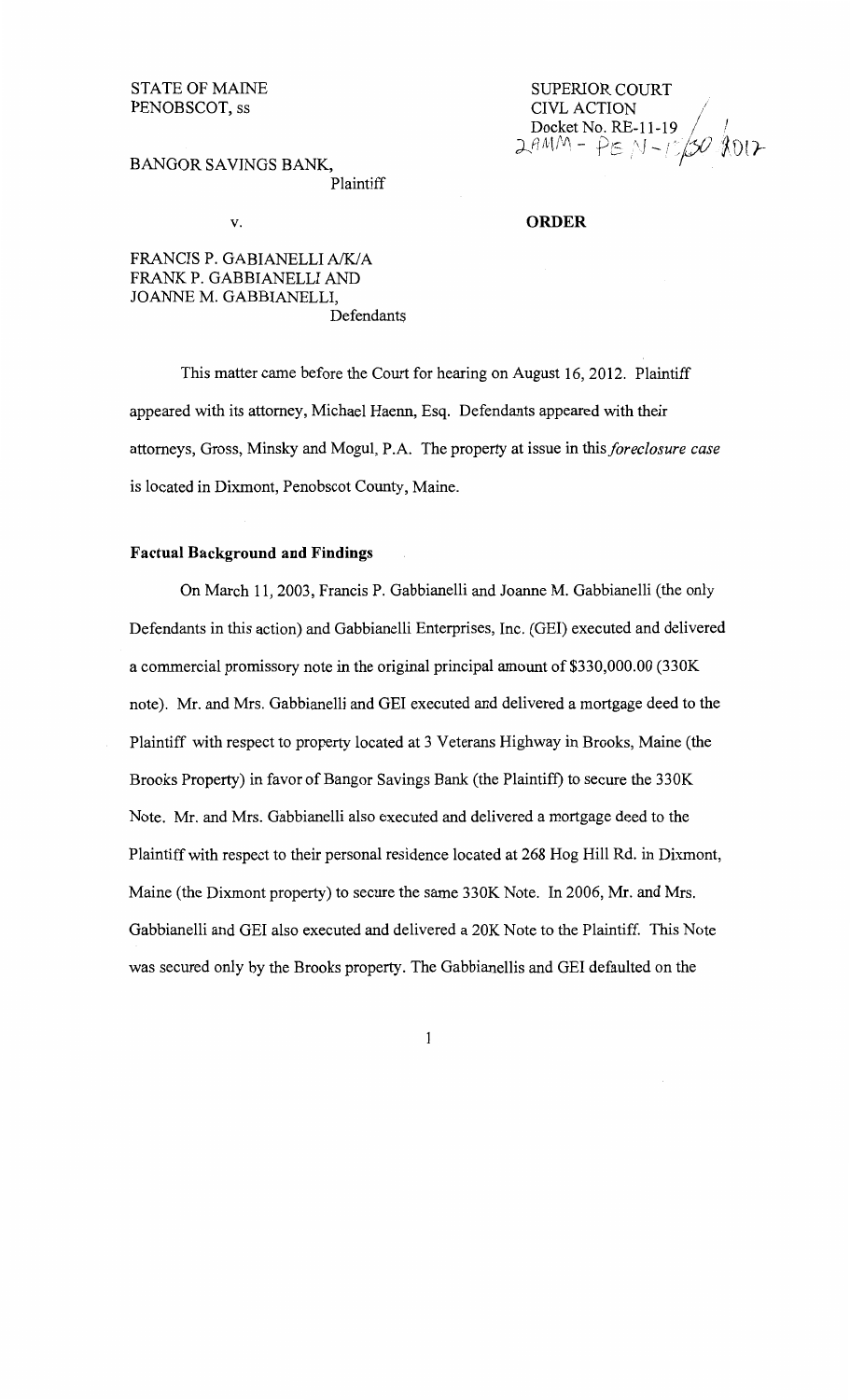330K Note by failing to make required payments and as a result breached conditions in the mortgages on both the Brooks and Dixmont Properties.<sup>1</sup> The Plaintiff brought separate foreclosure actions on the mortgages in Waldo and Penobscot Counties.<sup>2</sup> On June 7, 2011, the Belfast District Court in Waldo County entered two Orders:<sup>3</sup>

- 1) with respect to Counts I and II of the Complaint, the two counts of the Complaint that involved allegations against Mr. and Mrs. Gabbianelli, the Court issued an "Order and Judgment of Foreclosure." This Order described the action as a "civil action to foreclose mortgage liens." This "Order and Judgment of Foreclosure" in pertinent part provided as follows: A) "... the Court hereby ORDERS and ADJUDGES a foreclosure of both the 330K Mortgage and the 20K Mortgage ... ," and B) "If the proceeds of the public sale are insufficient to satisfy the amount adjudged to be due and owing to the Plaintiff as provided hereinabove, the Plaintiff shall have the remedies for a deficiency ..."; and
- 2) with respect to Counts III and IV of the Complaint, the two counts of the Complaint that involved allegations against GEl, the Belfast Court issued an "Order and Judgment." This Order describes the action as a "civil action to enforce the contractual obligations of ... [GEl]." The "Order and Judgment provided in pertinent part as follows: A) "... it is hereby ORDERD, that judgment be and is hereby entered on Count III

 $<sup>1</sup>$  The Gabbianellis and GEI also defaulted on the 20K note, and such default was the subject of</sup> Counts II and IV of the Belfast District Court action.

 $<sup>2</sup>$  The decision to pursue these foreclosure actions in separate counties was not a discretionary</sup> litigation tactic, but instead a requirement under 14 M.R.S. § 6321.

 $3$  The Court takes judicial notice of the Belfast District Court case, RE-11-06.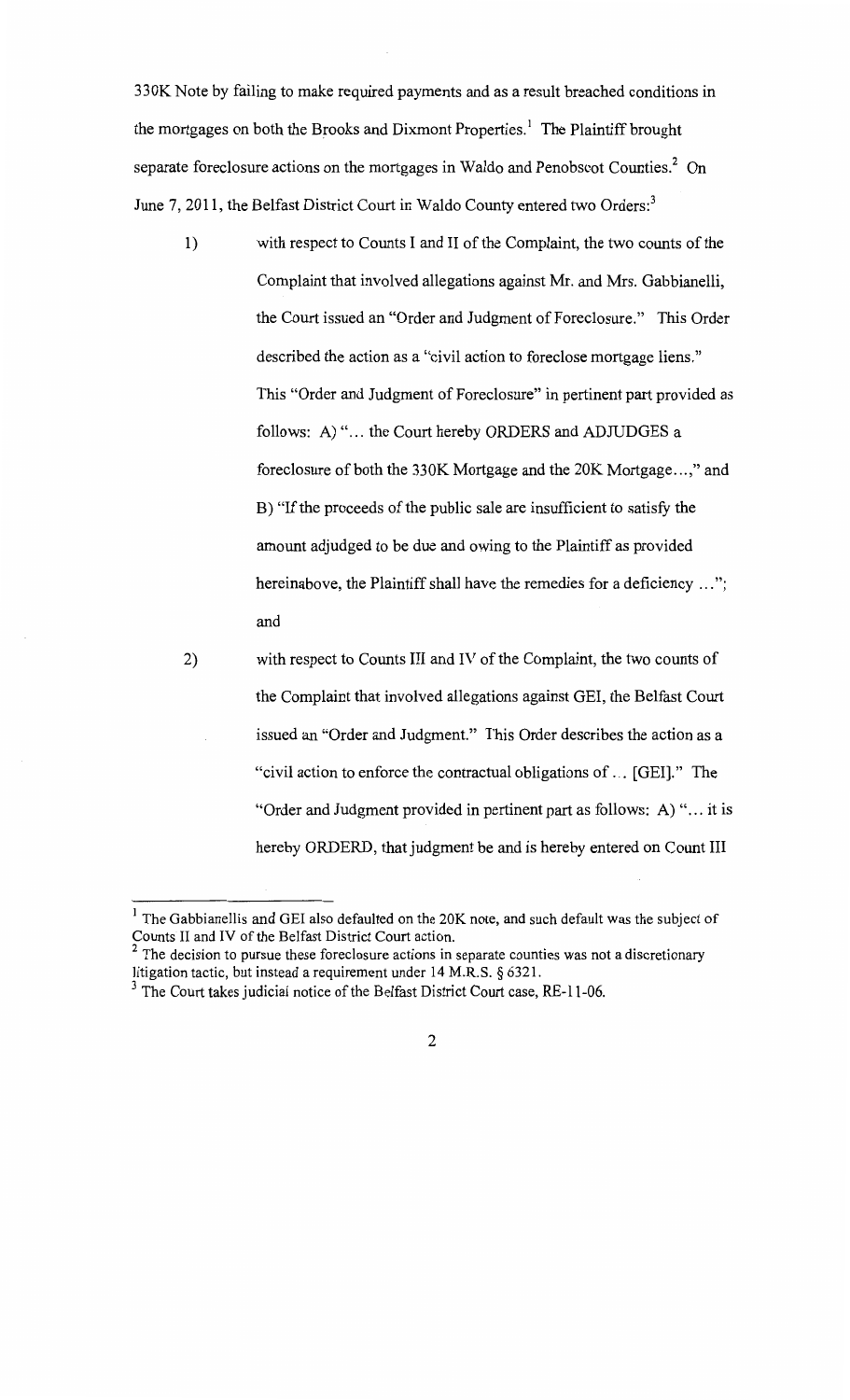of the Complaint [relating to the 330K Note] in favor of the Plaintiff and against [GEI]...; and B) "It is further ORDERED, that judgment be and is hereby entered on Count IV of the Complaint [relating to the 20K Note] in favor of the Plaintiff and against [GEI]...."

Plaintiff asserts that it did not request or receive a personal judgment against the Gabbianellis in the Waldo County action, nor is it seeking a personal judgment against them in this action. Defendants agree there is no personal judgment against them in the Waldo County action, but argue that there is a judgment with respect to the 330K Note in the Waldo County action, albeit the judgment on the Note is against GEL

### **Issues**

Defendants have raised two issues<sup>4</sup> for the Court's consideration: 1) Do the Belfast District Court's Judgments limit the amount Plaintiff may "recover" in the present foreclosure; and 2) Is the Plaintiff improperly claiming in this Penobscot County action foreclosure expenses and attorney fees unrelated to the Dixmont property and/or already awarded in connection with the Belfast District Court Order and Judgment of Foreclosure?

## **Analysis**

The Court has considered the arguments and evidence presented by the parties at trial and in their written submissions. This case is in a unique posture. Plaintiff seeks the equitable remedy of foreclosure<sup>5</sup>, yet there are two mortgages securing one 330K Note

 $4$  To the extent Defendants raised the issue of lack of proper notice by the Bank, the Court is satisfied that the Bank appropriately satisfied the notice requirements.

<sup>&</sup>lt;sup>5</sup> Kennebec Federal Savings and Loan Assoc. v. Kueter, 1997 ME 123, 695 A. 2d 1201 (matters relating to a mortgage foreclosure action are equitable in nature).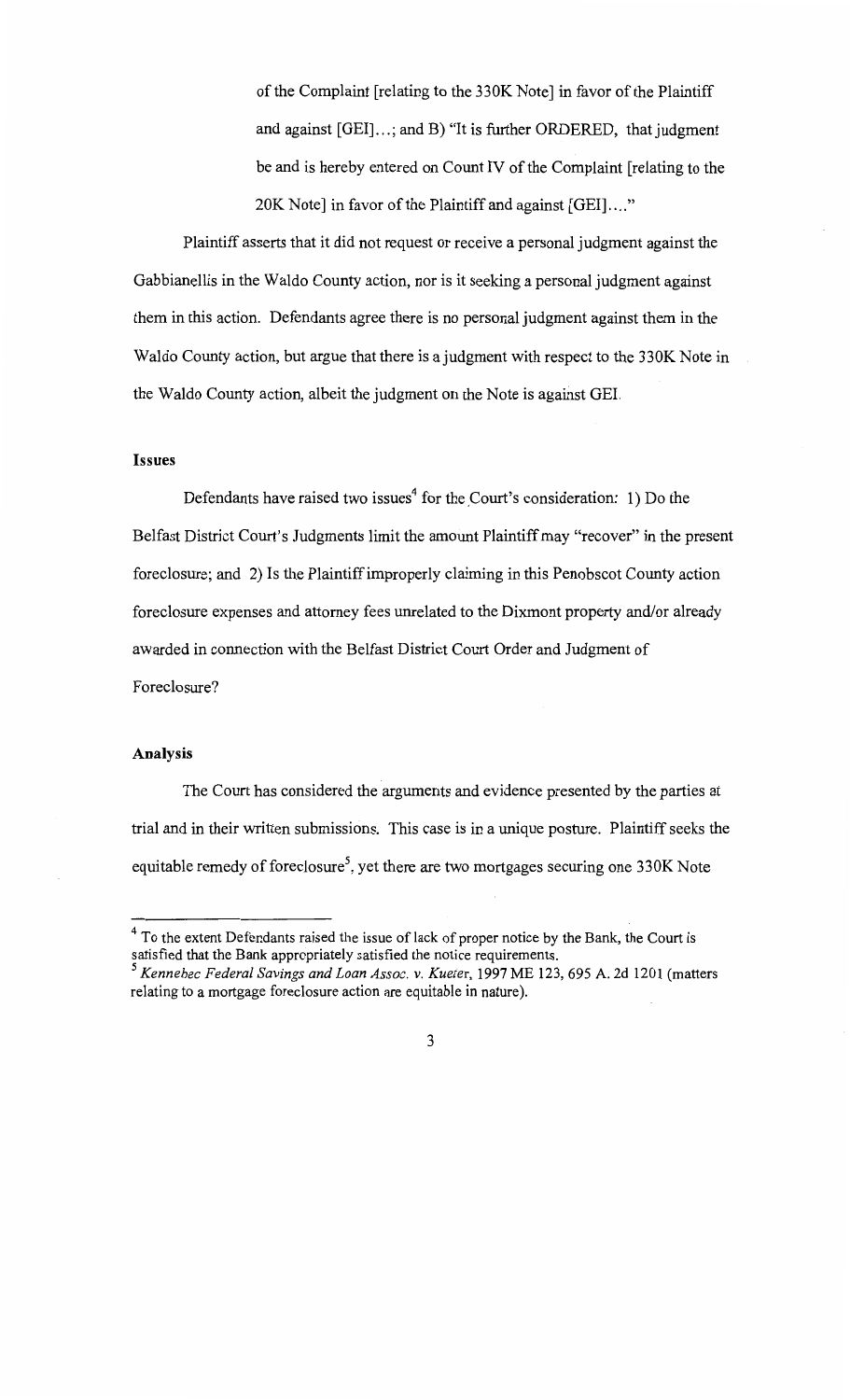and one of the mortgaged properties in a different county was sold a year ago. Open

questions remain about the amount currently due on the Note and the amount of

foreclosure expenses and attorney fees that should be considered in connection with the

foreclosure of the Dixmont property. Thus, the Court will not issue a Foreclosure

Judgment at this time.

# *A. Defendants' Merger Claim*

The Defendants claim that since the Plaintiff received a judgment in the Belfast

case on the 330K Note (albeit against GEl), the underlying obligation has merged into the

final judgment. Defendants rely on the following for their merger argument:

The general rule of merger is that when a valid and final personal judgment is rendered in favor of the plaintiff, the original debt or cause of action, or underlying obligation upon which an adjudication is predicated, is said to be merged into the final judgment, and the plaintiff cannot maintain a subsequent action on any part of the original claim, because the doctrine of merger operates to extinguish a cause of action on which a judgment is based and bars a subsequent action for the same cause. A new cause of action on a judgment is substituted for the original claim.

The merger rule of claim preclusion does not require that there be an identity of all parties in both lawsuits. Rather, it requires that the plaintiff whose claim may be merged and the defendant whose defense may be barred in the first lawsuit also be the parties affected by the same claim in the second suit. 46 *Am. Jur. 2d Judgments§* 451 (2012).

Additionally, as the Bankruptcy Court for the District of Maine stated in *In re Bache-*

*Wiig v. Fournier,* 299 B.R. 245, 249-250 (Bank. D. Me. 2003):

The general rule is that a mortgagee who has obtained a judgment on the mortgage note does not forgo his rights under the mortgage until the debt is satisfied. The cases are uniform in holding that until the mortgage debt is actually satisfied, the recovery of a judgment on the obligation secured by a mortgage, without the foreclosure of the mortgage, although merging the debt in the judgment, has no effect upon the mortgage or its lien, does not merge it, and does not preclude its foreclosure in a subsequent suit instituted for that purpose ... the conclusion often reached in such cases being that the debt is not destroyed by the merger and that the mortgage secures the debt in its new form as merged in the judgment. (quoting in part from 55 Am. Jur. 2d Mortgages§ 524.)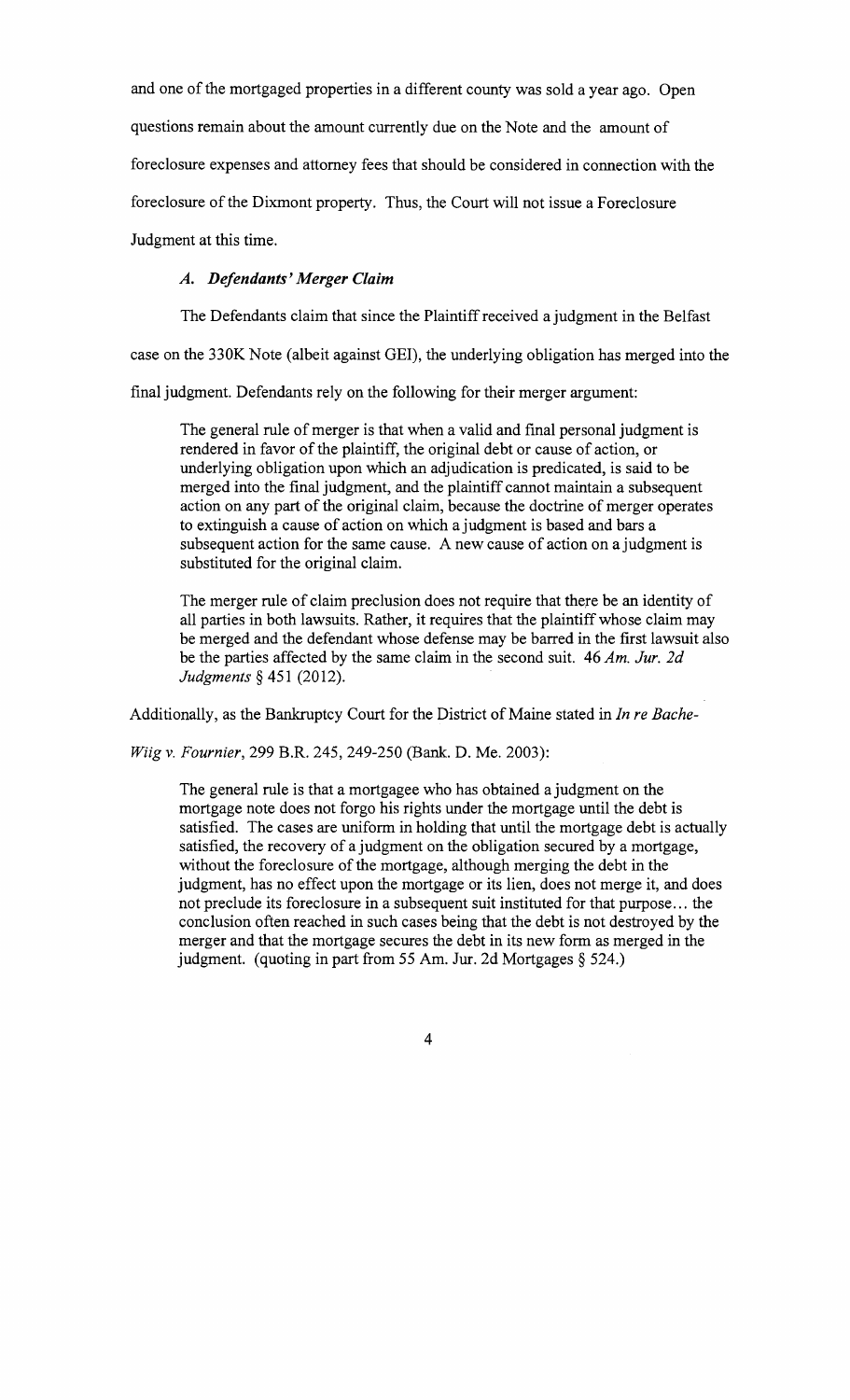Under the terms of the note and mortgage, the Plaintiff may seek foreclosure on the Belfast and the Dixmont properties until the note is satisfied. *See Brickyard Assoc. v. Auburn Venture Partners, et. a!.,* 1993 ME 223, 626 A. 2d 930, holding that the doctrine of election of remedies "precludes the utilization of two inconsistent and repugnant positions to seek redress ... but is not implicated until a chosen remedy is pursued to a viable judgment"<sup>6</sup>.

Throughout their merger argument, Defendants discuss 14 M.R.S. § 6324 and argue that the bank has failed to "give proper credit to the Defendants for the Brooks property." However, issues concerning the fair market value of the Brooks Property and the amount of any resulting deficiency must be addressed with the Belfast District Court through 14 M.R.S. § 6324. It would not be proper for this Court to make such determinations, risking potential inconsistencies between the findings of this Court and findings by the Belfast District Court.

In connection with the action on the 330K Note (against GEl) and on the foreclosure of the Brooks mortgage granted by Mr. and Mrs. Gabbianelli securing the same 330K note, the Belfast District Court determined that "[A]s of April 1, 2011 the amount due and owing to the Plaintiff pursuant to the terms of the 330K Note (exclusive of attorneys' fees and costs) ... [was]  $$235,553.18$ .<sup>7</sup> This Court adopts the Belfast District Court's finding that the amount due and owing on the Note as of April 11, 2011 was \$235,553.18, exclusive of attorneys' fees and costs. However, at this point it is inappropriate for this Court to determine the amount currently due and owing under the

<sup>6</sup> In this context, a viable judgment means until the debt has been satisfied. *Saucier v. State Tax Assessor,* 2000 ME 8.

 $<sup>7</sup>$  The Belfast Court continued and found against GEI that "as a matter of contract" the reasonable</sup> attorneys fees in connection with the action to enforce the 330K note and the 20K note were \$4,859.49 and also found that the reasonable attorney fees in connection with the foreclosure of the mortgage liens were  $$4,859.49$ .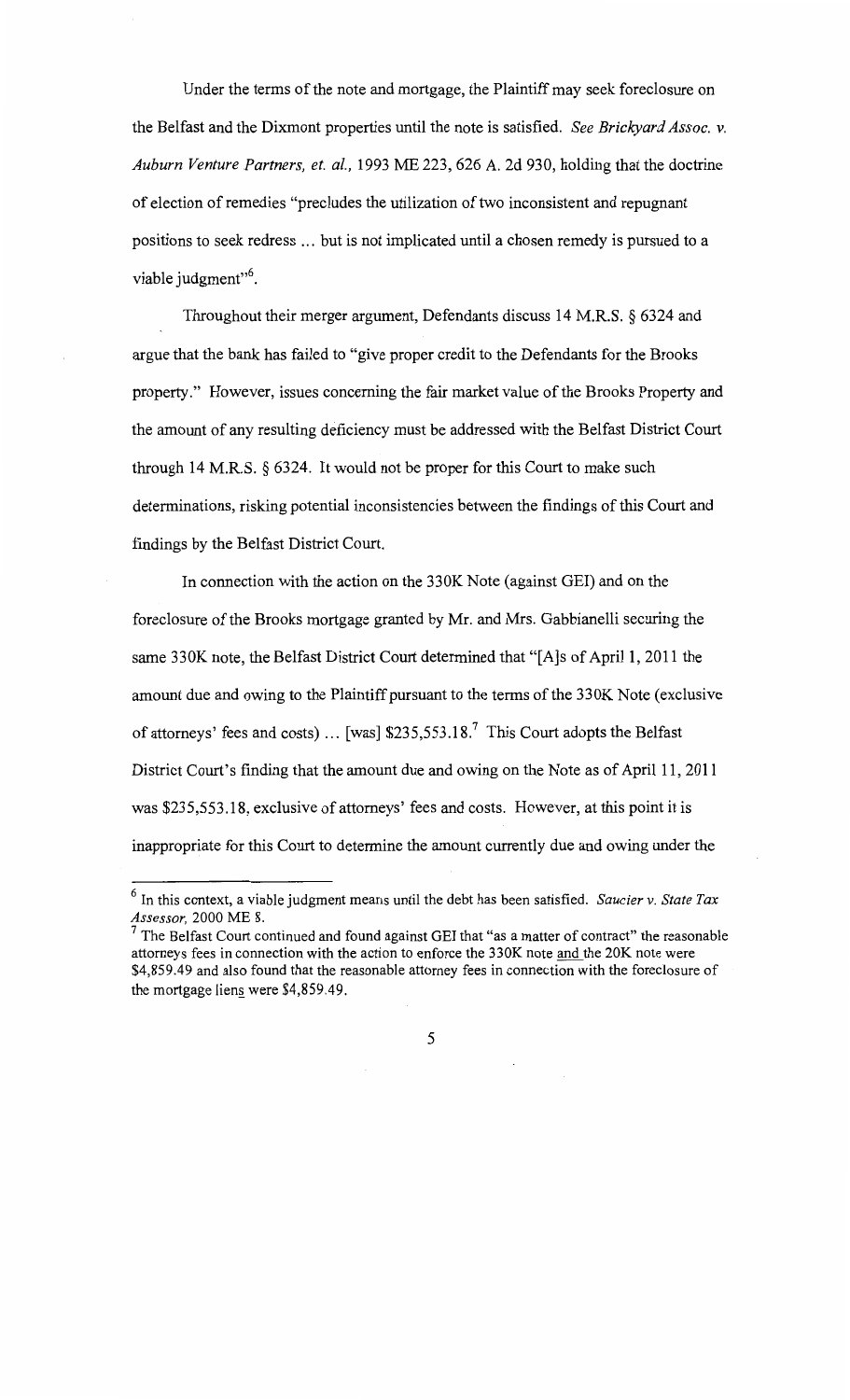Note as the Bank has sold the Brooks store and the Belfast Court has not yet had the opportunity to determine the appropriate credit under the Note. It is theoretically possible that the Belfast Court will determine the Note has been satisfied. While the attorneys fees and foreclosure expenses incurred in foreclosing on the Dixmont property (as opposed to the Brooks property) may affect the amount the Gabbianellis would have to pay to redeem the Dixmont property or the potential disbursement of sale proceeds, see Mortgage Deed and 14 M.R.S. §§ 6324 and 6322, since the Bank has already sold the Brooks property, this Court will not be in a position to determine the current amount due under the Note until the Belfast action has been concluded.

### *B. Defendants' Claims of Double Recovery*

#### 1) Foreclosure Expenses

The Defendants claim that Plaintiff is seeking recovery in this Penobscot County action for expenses incurred in connection with the Brooks property and/or expenses already awarded in the Belfast foreclosure action. In the Penobscot County action, Plaintiff is only entitled to the amount due under the Note after determination by the Belfast Court of the amount to be credited to the Note and expenses incurred in connection with the mortgaged Dixmont property, but only to the extent that such expenses are not already part of the Belfast Court's calculation. *See* 14 M.R.S. § 6322.

#### 2) Attorney's Fees

The Defendants also claim that Plaintiff is attempting to recover in the Penobscot County action attorney's fees incurred in connection with the Brooks foreclosure and/or fees already awarded by the Belfast District Court. In the Penobscot County action, Plaintiff is only entitled to the amount due under the Note after determination by the Belfast District Court of the amount to be credited to the Note and reasonable attorney's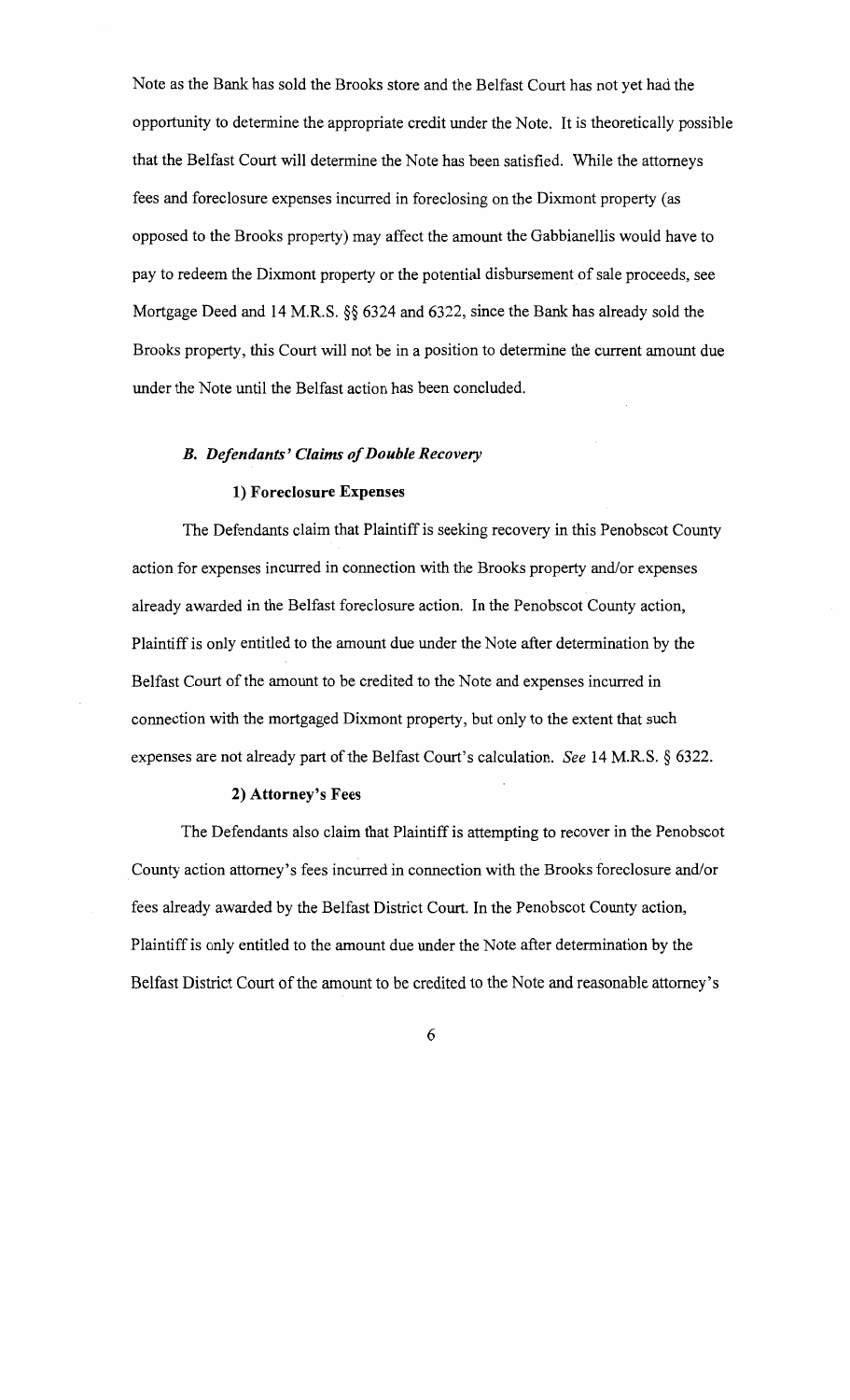fees associated with a breach of condition in the Dixmont mortgage, but only to the extent that such fees are not already part of the Belfast District Court's calculation. *See*  14 M.R.S. § 6322. Defendants have demonstrated that Plaintiff is seeking to recover in this Penobscot County action on invoice numbers identical to those included in the fee affidavit filed in the Belfast District Court in connection with the Brooks Property.

The "Report of Sale" for the October, 2011 sale of the Brooks property having been withdrawn over two months ago is troubling as it relates to the Penobscot County equitable action. Under the present circumstances, the Defendants have lost possession and ownership of the Brooks Property and its contents, but do not yet have "credit" for their equity in the property. While Plaintiff may be entitled to foreclose on the Dixmont Property, the Defendants are also entitled to an accurate determination of the amount owed, costs, and attorney's fees. 14 M.R.S. § 6322. It appears that Defendants might wish to/be able to satisfy their debt to Bangor Savings Bank before foreclosure of the Dixmont property or may wish to/ be able to redeem the Dixmont property after a Foreclosure Judgment once they know the amount that remains owing on the Note after the Belfast Court matter has been concluded.<sup>8</sup>

Therefore, it is **ORDERED** that no later than 21 days after resolution of the Belfast matter (after Plaintiff files its Report of Sale and the Court resolves the issues, if any, with the Report of Sale), Plaintiff shall file an Affidavit with respect to attorneys fees and foreclosure expenses, and shall specify the attorneys fees and foreclosure

<sup>&</sup>lt;sup>8</sup> The Belfast District Court docket, RE-11-06, reflects that a Report of Sale was filed on November 28, 20II, and an objection was filed on December 2I, 20Il. The Report of Sale recited that the Brooks property was sold by the Plaintiff on October 18, 2011 and that the Plaintiff was the high bidder at the sale. Without the Court having acted on the Report, the Report of Sale was withdrawn by the Plaintiff on August IS, 20 I2 and Plaintiff represented to the Court that an Amended Report of Sale would be filed "[i]n short order". Two months have passed and no Amended Report of Sale has been filed. Given potential prejudice to the Defendants, the "reasonable" time under the circumstances for Plaintiff to file the Report of Sale in the Belfast action is ticking. *See Brickyard.*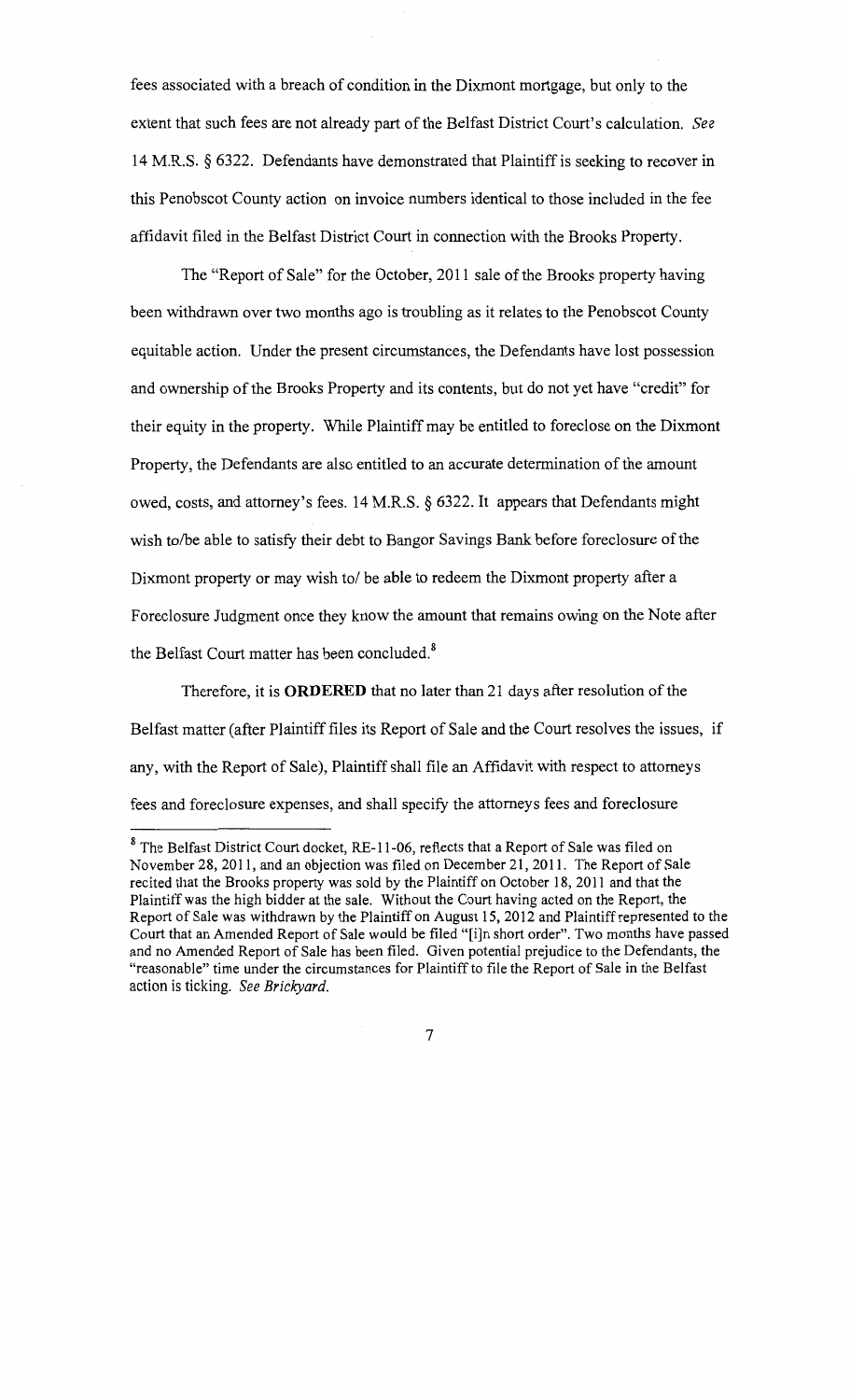expenses related to the Dixmont property foreclosure action and the Brooks property foreclosure action. The Affidavit shall also include the following exhibits:

- 1. Exhibit  $A$  the attorneys fees by date with a description of the work performed and the time spent on the Belfast foreclosure action (including through the date of any hearing on the Report of Sale);
- 2. Exhibit B- the attorneys fees by date with a description of the work performed and the time spent on the Penobscot County foreclosure action;
- 3. Exhibit  $C$  the total attorney fees by date with the description of the work performed and the time spent on the Belfast and Penobscot County matters together.
- 4. Exhibit  $D$  the foreclosure expenses related to the Belfast foreclosure action; and
- 5. Exhibit  $E$  the foreclosure expenses related to the Penobscot County foreclosure action.

If any time was *billed* to both the Belfast and Penobscot County matters, then such time shall be highlighted in yellow on both Exhibits A and B, and obviously will only constitute one entry on Exhibit C.

After Plaintiff files its Affidavit as set forth above, Defendants shall have 21 days to respond.

Counsel shall report to this Court the status of the Belfast case every three (3) months, beginning January 5, 2013.

Assuming there is an amount due and owing on the 330K Note after the Belfast case is resolved, a Judgment of Foreclosure will issue against the Dixmont property, and this Court retains jurisdiction to take further action in this matter.